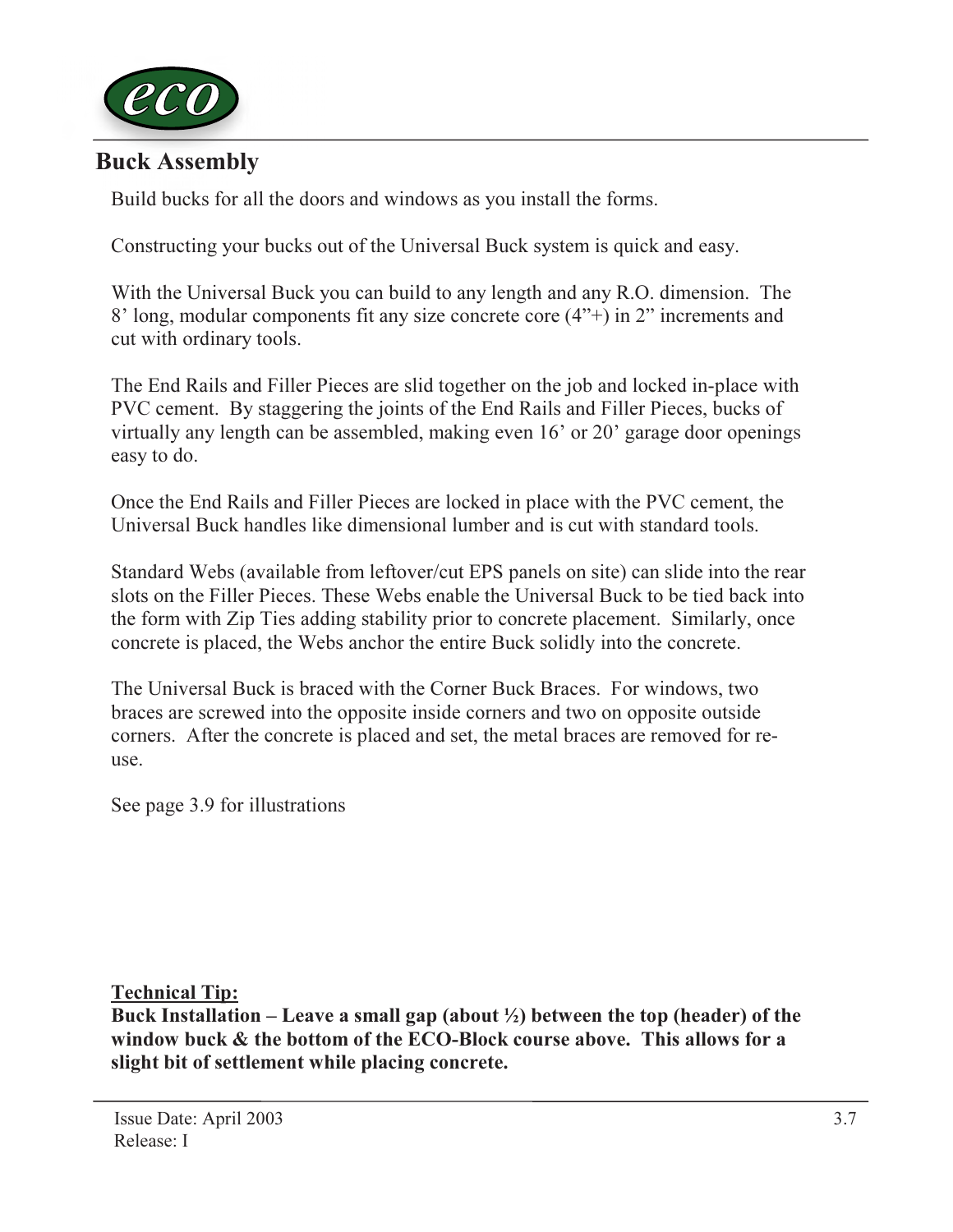

You can construct your bucks from pressure treated lumber or wrap kiln-dried lumber with plastic wrap or DR Sill Seal or other barrier for all parts of the wood that will come into contact with the concrete.

If you will be constructing your bucks out of lumber follow the steps below: Construct your bucks so their width matches or exceeds the wall width. If you are using a 6" core you will need a 2 x 12. Rip the 2 x 12 down to the exact wall width. The lintel should overlap the jambs, which will overlap the sill. The window sill is constructed from (2) lengths of 2 x 3's or 2 x 4's, or from a 2 x 12 with 3" or larger holes in it. Constructing the sill in this fashion will allow concrete to be placed through it.

- Add 3" to the width of your rough opening for the thickness of the lumber on each side (this assumes that the nominal thickness is  $1\frac{1}{2}$ ")
- Cut a piece of 2 x 12 to this length for the lintel.
- For the jambs, take the height of the rough opening and add  $1\frac{1}{2}$ " for the thickness of one piece of lumber. Cut (2) pieces.
- Cut (2)  $2 \times 4$ 's (for a window) or a single piece of lumber (for a door) to the exact rough opening width for the sill.
- Nail the pieces together with the lintel over the two jambs.
- Square the buck and attach vertical and horizontal braces to support the buck frame from concrete pressure.

Set anchor bolts in each jamb to hold the buck securely to the concrete or nail through the jamb into the concrete cavity with #20 galvanized nails prior to concrete placement.